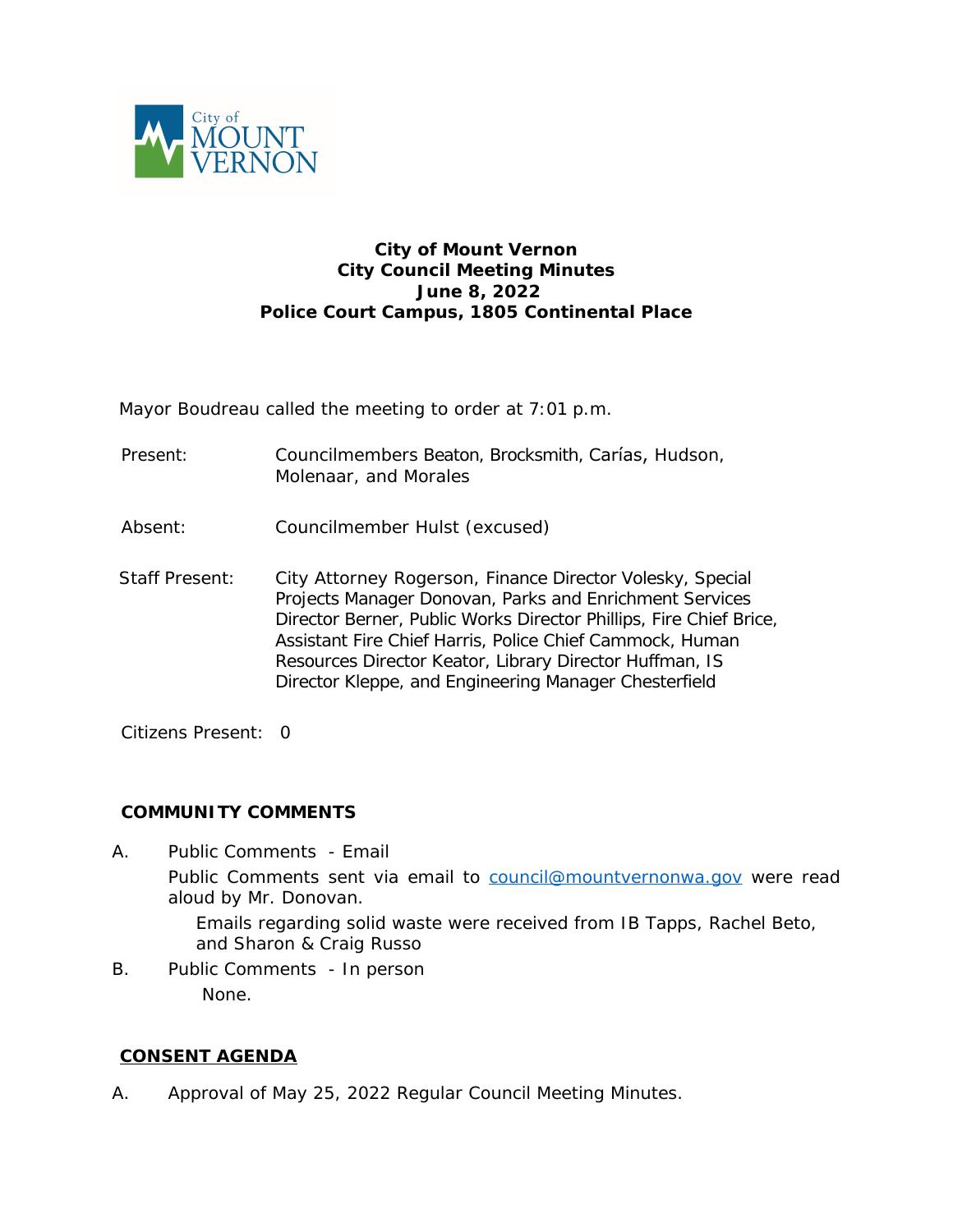- B. Approval of June 1, 2022 Study Session Minutes
- C. Approval of June 5, 2022 payroll checks numbered 111425 111446, direct deposit checks numbered 88247 - 88494, and wire transfers numbered 1100 - 1104 in the amount of \$1,059,272.03.
- D. Approval of June 8, 2022 claims numbered 17800 17801 and 17810 - 17909 in the amount of \$816,796.45.

### **Councilmember Hudson moved to approve Consent Agenda Items A-D. Motion seconded by Councilmember Molenaar. Motion carried 6-0.**

# **REPORTS**

- A. Committees
	- 1. Public Works and Library see committee minutes for details.
	- 2. Public Safety postponed until June 22, 2022.
- B. Councilmember Comments
	- Councilmember Carías congratulated Mount Vernon High School graduates
	- Council member Molenaar acknowledged the Mount Vernon High School Graduation Parade.
- C Mayor's Report
	- Mayor Boudreau spoke about the Twitter and Instagram campaign to encourage support from state and federal representatives for the Library Commons Project.
	- COVID-19 Update.
	- Congratulations to 2022 Graduates.
- D. Committee Agenda Requests
	- Graffiti removal process.

# **UNFINISHED BUSINESS**

None.

# **NEW BUSINESS**

A. Mount Vernon Downtown Association Update :

**Councilmember Beaton moved approve to table this item until June 22, 2022. Motion seconded by Councilmember Morales. Motion carried 6-0.**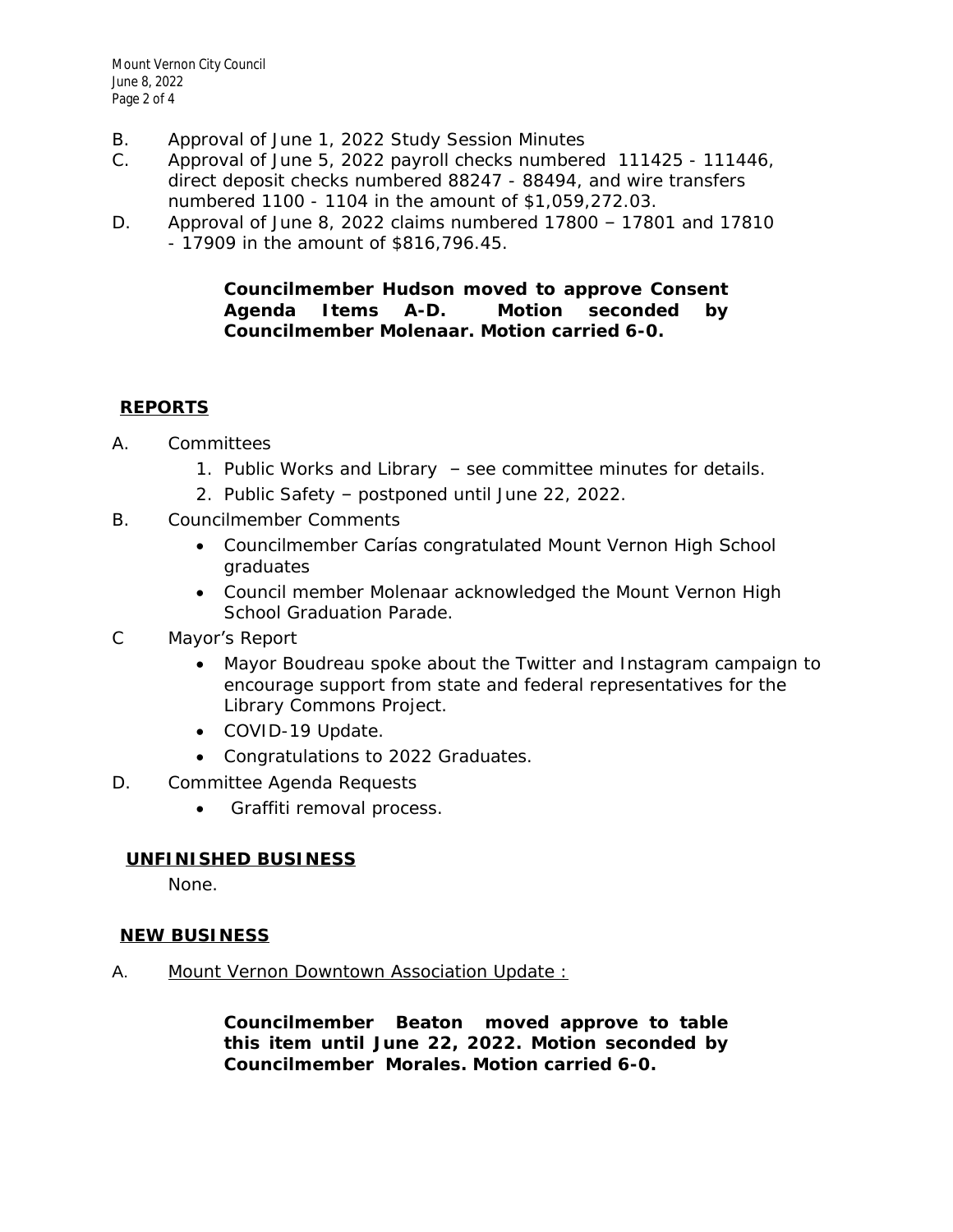B. Approval of Agreement - Skagit County: Mr. Chesterfield requested approval of an Interlocal Agreement with Skagit County for vegetation maintenance of the Maddox Creek Restoration Project. The total cost of the project is \$10,000, the City and County will each pay \$5,000.

> **Councilmember Molenaar moved authorize the Mayor to enter into an agreement with Skagit County for the vegetation maintenance of the Maddox Creek Restoration Project in the amount of \$10,000. Motion seconded by Councilmember Morales. Motion carried 6-0.**

C. Approval of Redistricting Plan: Mr. Donovan requested approval of the designation of City Council Wards 2 and 3 boundaries.

> **Councilmember Morales moved to approve Ordinance 3850 approving the boundary designations for Council Wards 2 and 3. Motion seconded by Councilmember Beaton. Motion carried 6-0.**

D. Consideration of Real Property Donation: Mayor Boudreau stated that a request was made to postpone this item.

> **Councilmember Morales moved to table this item pending additional Parks and Enrichment Services Committee discussion. Motion seconded by Councilmember Beaton. Motion carried 6-0.**

E. Solid Waste Rate Study Update: Mr. Phillips requested approval of an ordinance correcting the solid waste temporary container fees and updating the effective date.

> **Councilmember Morales moved approve Ordinance 3851 correcting the solid waste temporary container fees and updating effective date. Motion seconded by Councilmember Molenaar. Motion carried 6-0.**

F. Approval of Agreement – Mount Vernon Fire Station No. 3 Renovation: Chief Brice requested approval of the bid award and agreement with Trico Construction for the Mount Vernon Fire Station No. 3 Renovation project.